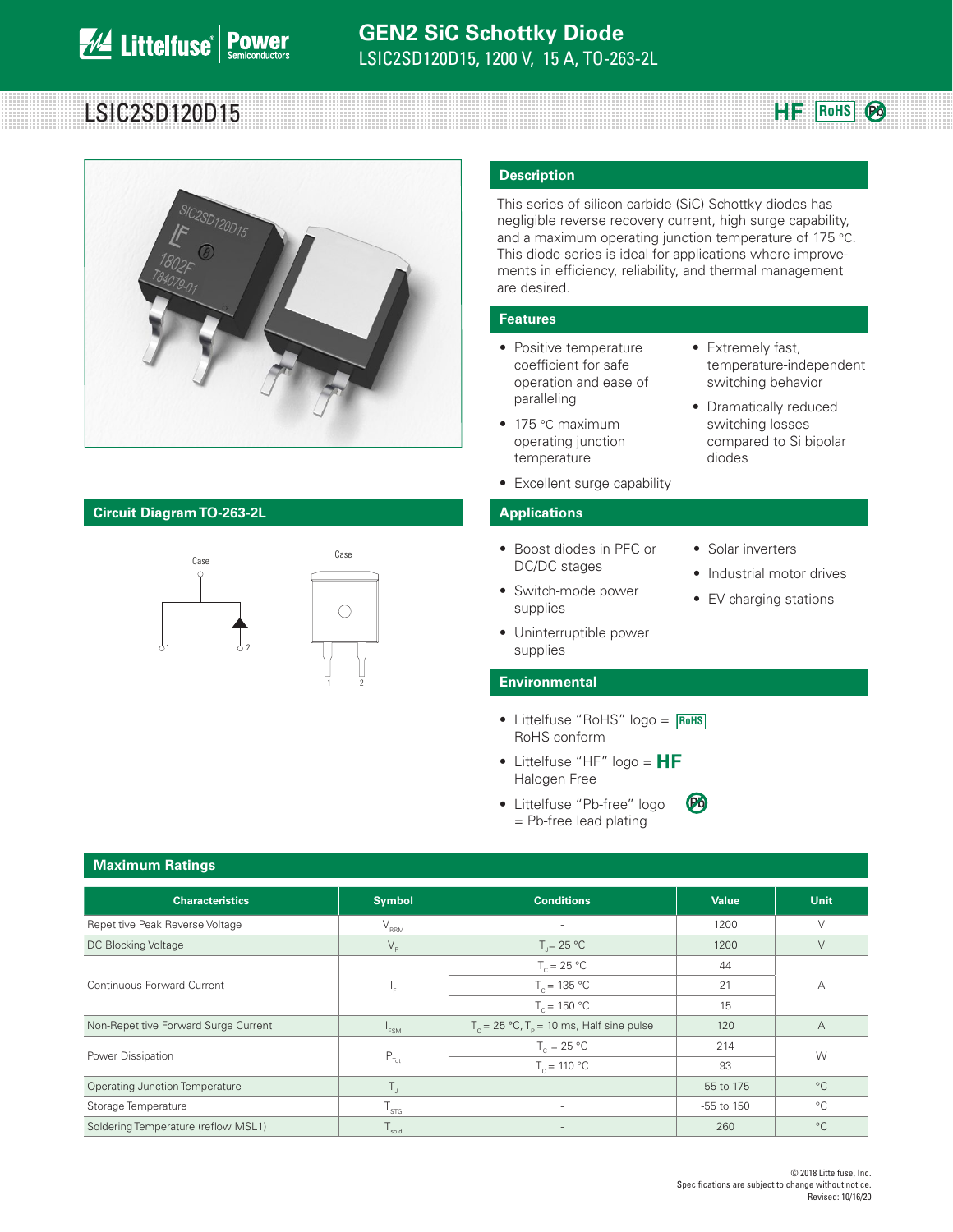| <b>Electrical Characteristics</b>       |              |                                                                |        |      |      |        |  |
|-----------------------------------------|--------------|----------------------------------------------------------------|--------|------|------|--------|--|
|                                         |              |                                                                | Value  |      |      |        |  |
| <b>Symbol</b><br><b>Characteristics</b> |              | <b>Conditions</b>                                              | Min.   | Typ. | Max. | Unit   |  |
|                                         | $V_F$        | $I_c = 15 A$ , T <sub>1</sub> = 25 °C                          | $\sim$ | 1.5  | 1.8  | $\vee$ |  |
| Forward Voltage                         |              | $I_F = 15 A, T_J = 175 °C$                                     | $\sim$ | 2.2  |      |        |  |
| <b>Reverse Current</b>                  | 'R           | $V_R = 1200 V$ , T <sub>j</sub> = 25 °C                        | $\sim$ | <1   | 100  | μA     |  |
|                                         |              | $V_{\rm B} = 1200 \,\rm V$ , T <sub>1</sub> = 175 °C<br>$\sim$ |        | 10   |      |        |  |
| <b>Total Capacitance</b>                | $\mathsf{C}$ | $V_p = 1 V$ , f = 1 MHz                                        | $\sim$ | 920  |      | pF     |  |
|                                         |              | $V_R$ = 400 V, f = 1 MHz                                       | $\sim$ | 88   |      |        |  |
|                                         |              | $V_R$ = 800 V, f = 1 MHz<br>$\sim$                             |        | 64   |      |        |  |
| <b>Total Capacitive Charge</b>          | $Q_{c}$      | $V_R$<br>$V_R$ = 800 V, Q <sub>c</sub> = $\int C(V) dV$        | ۰      | 92   |      | nC     |  |

**Footnote:**  $T_1 = +25$  °C unless otherwise specified

#### **Thermal Characteristics**

| <b>Characteristics</b>    | <b>Symbol</b> | <b>Conditions</b> |      | Value <sup>1</sup>              |                          | <b>Unit</b> |
|---------------------------|---------------|-------------------|------|---------------------------------|--------------------------|-------------|
|                           |               |                   | Min. | <b>Typ.</b>                     | Max.                     |             |
| <b>Thermal Resistance</b> | D<br>' 'euc   | $\sim$            |      | $\overline{\phantom{a}}$<br>0., | $\overline{\phantom{a}}$ | °C/W        |



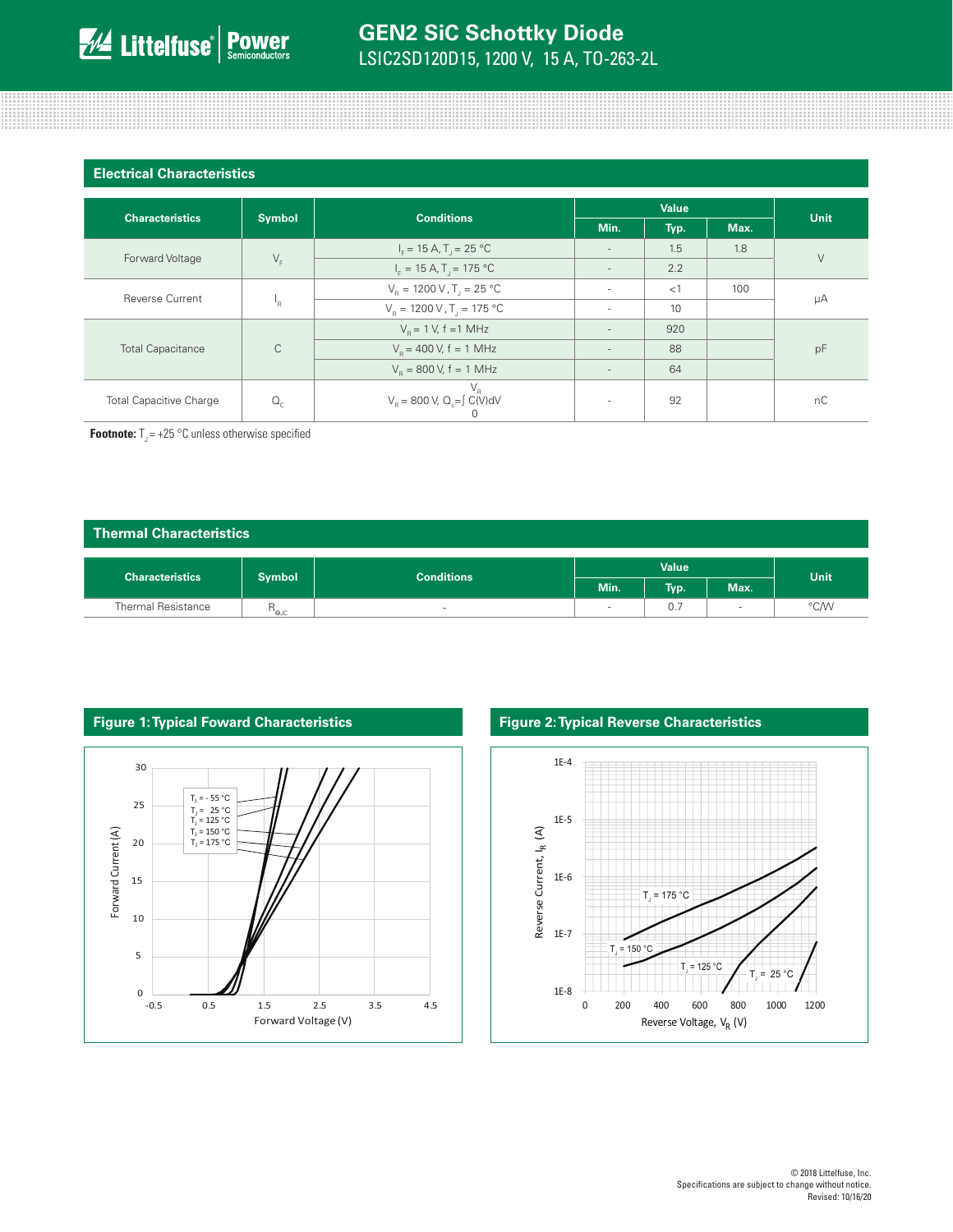

#### **Figure 5: Capacitance vs. Reverse Voltage Figure 6: Capacitive Charge vs. Reverse Voltage**





**Figure 7: Stored Energy vs. Reverse Voltage Figure 8: Transient Thermal Impedance**





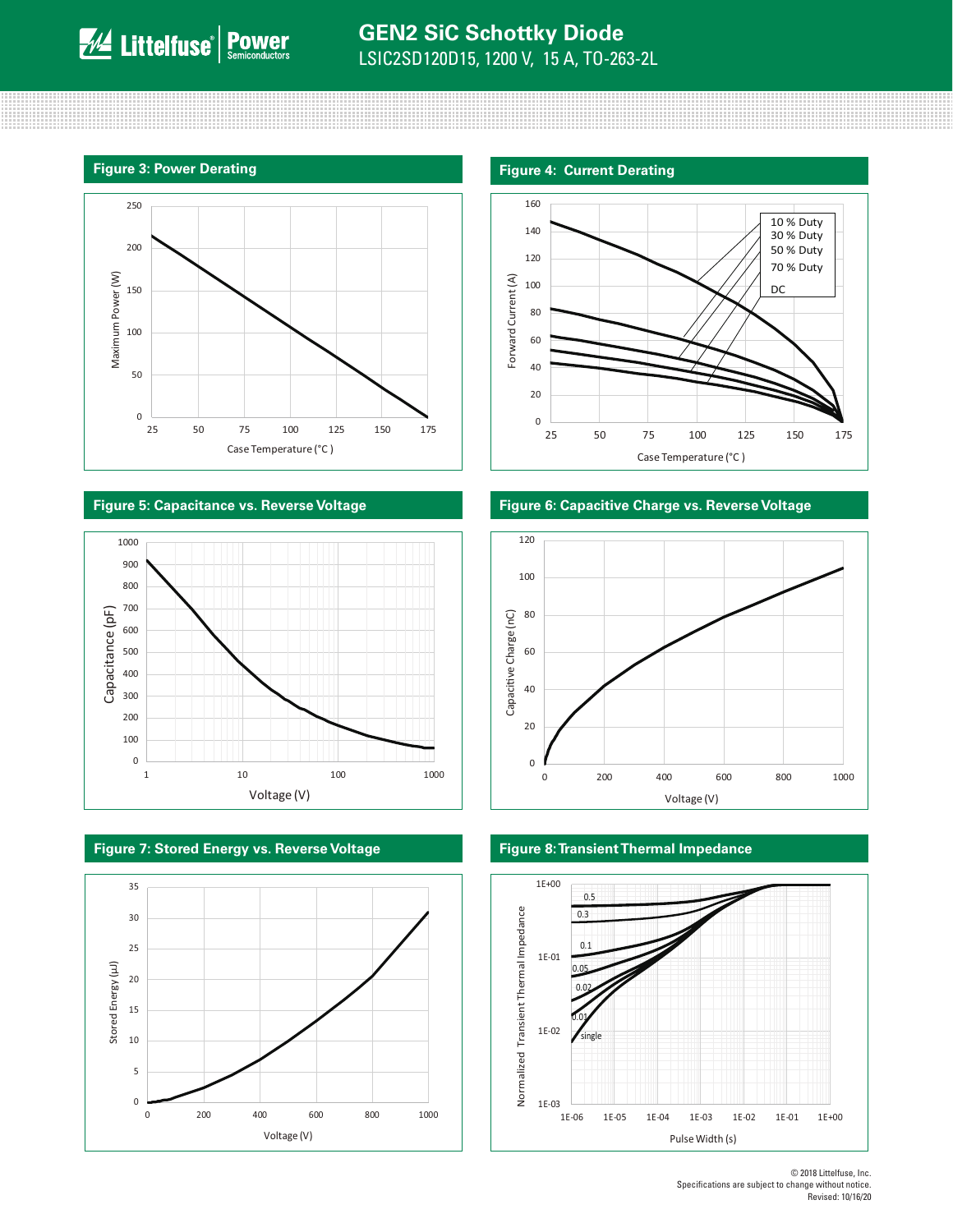## **GEN2 SiC Schottky Diode** LSIC2SD120D15, 1200 V, 15 A, TO-263-2L

#### **Dimensions-Package TO-263-2L**



|                | <b>Millimeters</b> |            |            |  |  |
|----------------|--------------------|------------|------------|--|--|
| <b>Symbol</b>  | <b>Min</b>         | <b>Nom</b> | <b>Max</b> |  |  |
| A              | 4.30               | 4.50       | 4.70       |  |  |
| A <sub>1</sub> | 0.00               |            | 0.25       |  |  |
| b              | 0.70               | 0.80       | 0.90       |  |  |
| b <sub>1</sub> | 1.17               | 1.27       | 1.37       |  |  |
| c              | 0.46               | 0.50       | 0.60       |  |  |
| c1             | 1.25               | 1.30       | 1.40       |  |  |
| D              | 9.00               | 9.20       | 9.40       |  |  |
| D <sub>1</sub> | 6.50               | 6.70       | 6.90       |  |  |
| Е              | 9.80               | 10.00      | 10.20      |  |  |
| E1             | 7.80               | 8.00       | 8.20       |  |  |
| E <sub>2</sub> | 9.70               | 9.90       | 10.10      |  |  |
| е              | 5.08 BSC           |            |            |  |  |
| н              | 15.00              | 15.30      | 15.60      |  |  |
| L.             | 2.00               | 2.30       | 2.60       |  |  |
| L1             | 1.00               | 1.20       | 1.40       |  |  |
| L2             | 0.254 BSC          |            |            |  |  |

#### **Part Numbering and Marking System**



| <b>SIC</b> | $=$ SiC Diode |  |
|------------|---------------|--|

- $2 = Gen2$
- SD = Schottky Diode
- $\begin{array}{ccc} \blacksquare \mathbf{F} & \bigcirc \hspace{1cm} \vert & 120 & \end{array}$  = Voltage Rating (1200 V)
	- $D = TO-263$  Package (2 Lead)
	- $15$  = Current Rating (15 A)
	- $YY = Year$
	- WW  $=$  Week<br>F  $=$  Specia
		- = Special Code
	- ZZZZZZ-ZZ = Lot Number

### **Packing Option**

| <b>Part Number</b> | <b>Marking</b> | <b>Packing Mode</b> | M.O.Q |
|--------------------|----------------|---------------------|-------|
| LSIC2SD120D15      | SIC2SD120D15   | Tape and Reel       | 800   |